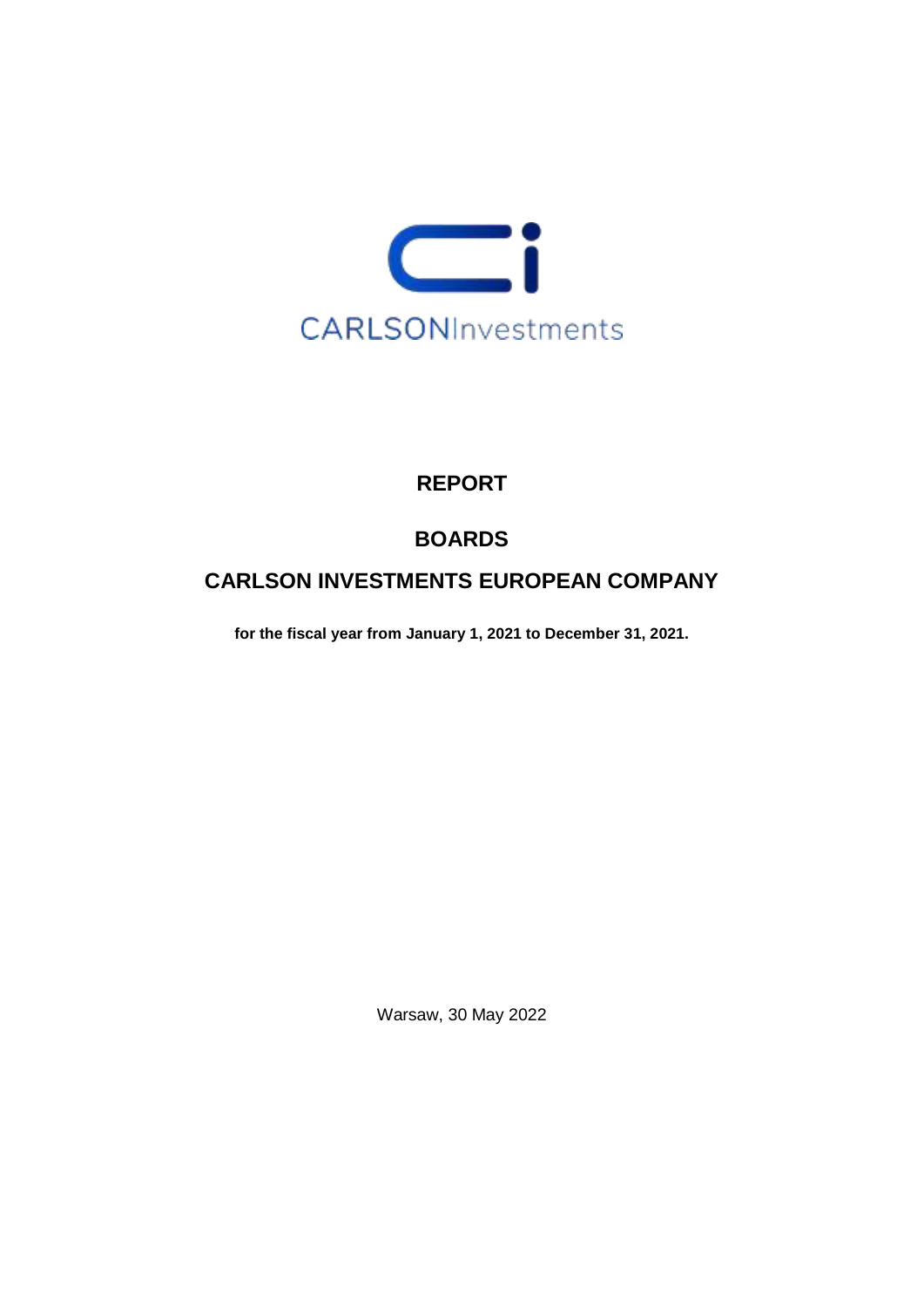### **TABLE OF CONTENTS:**

| L.   |                                                                                                                                                                                                                                                                                                                                                                 |
|------|-----------------------------------------------------------------------------------------------------------------------------------------------------------------------------------------------------------------------------------------------------------------------------------------------------------------------------------------------------------------|
|      |                                                                                                                                                                                                                                                                                                                                                                 |
|      | Pursuant to Par. 16.1 of the Company's Articles of Association, the Supervisory Board of<br>CARLSON INVESTMNETS SE shall consist of at least 5 (five) members, appointed by the<br>General Meeting for a joint three-year term of office. The Supervisory Board shall elect a<br>Chairman and a Vice-Chairman of the Supervisory Board from among its members 3 |
|      | As of the date of publication of this report, the SUPERVISORY BOARD consists of 8                                                                                                                                                                                                                                                                               |
| 2.   |                                                                                                                                                                                                                                                                                                                                                                 |
| 3.   |                                                                                                                                                                                                                                                                                                                                                                 |
| 4.   |                                                                                                                                                                                                                                                                                                                                                                 |
| 5.   |                                                                                                                                                                                                                                                                                                                                                                 |
| 6.   | Motion to the General Meeting to grant discharge to the members of the Supervisory                                                                                                                                                                                                                                                                              |
| Ш.   | Results of Audit of the Financial Statements and Management Board Report on the                                                                                                                                                                                                                                                                                 |
| III. |                                                                                                                                                                                                                                                                                                                                                                 |
| 1.   | Highlights of CARLSON INVESTMENTS SE. operations in 2021 and intentions in the                                                                                                                                                                                                                                                                                  |
| IV.  | Performance of the Audit Committee function by the Company's Supervisory Board.12                                                                                                                                                                                                                                                                               |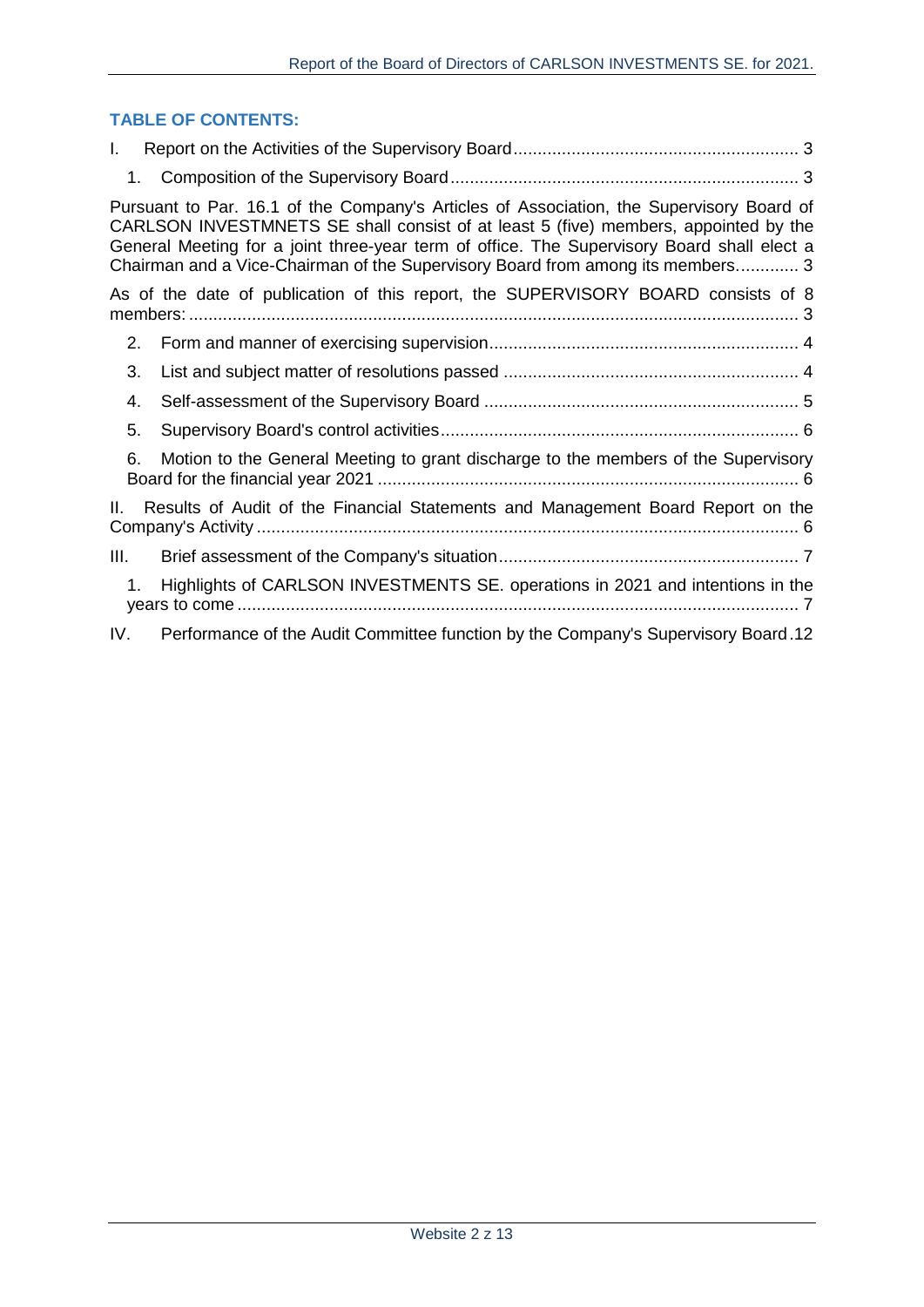### <span id="page-2-0"></span>**I. Report on the Activities of the Supervisory Board**

#### <span id="page-2-1"></span>*1. Composition of the Supervisory Board*

<span id="page-2-2"></span>Pursuant to Par. 16.1 of the Company's Articles of Association, the Supervisory Board of CARLSON INVESTMNETS SE shall consist of at least 5 (five) members, appointed by the General Meeting for a joint three-year term of office. The Supervisory Board shall elect from among its members the Chairman and the Vice-Chairman of the Supervisory Board

<span id="page-2-3"></span>As of the publication date of this report, the Supervisory Board consists of 8 members:

- **1.** Serge Telle  **Chairman of the Supervisory Board 2.** Lukasz Marczuk - Vice Chairman of the Supervisory Board **3.** Damian Goryszewski - Member of the Supervisory Board **4.** Kinga Debicka **- Member of the Supervisory Board 5.** Penelope Hope **-** Member of the Supervisory Board **6.** Silvia Andriotto **-** Member of the Supervisory Board **7.** Violetta Vrublevskaya - Member of the Supervisory Board
- 
- **8.** Isabelle Peeters Member of the Supervisory Board

In the reporting period in question, the following changes in the composition of the Supervisory Board took place: In connection with the resignation of Mr Wojciech Przybyła from the position of Member of the Supervisory Board of the Company as of 2 March 2021 due to taking up new professional responsibilities, the Extraordinary General Meeting, pursuant to Article 385 § 1 of the Code of Commercial Companies appointed Mr Damian Goryszewski to the Supervisory Board on 31 March 2021, whose candidacy for the position of an independent Member of the Supervisory Board was submitted by the Shareholder Carlson Ventures International Ltd.

Until September 1, 2021. The Supervisory Board operated with a composition of five members,

| <b>Luke Marczuk</b>    | $\sim$ | <b>Chairman of the Supervisory Board</b> |
|------------------------|--------|------------------------------------------|
| <b>Pawel Szewczyk</b>  | $\sim$ | Vice-Chairman of the Supervisory Board   |
| Kinga Debicka          | $\sim$ | <b>Member of the Supervisory Board</b>   |
| <b>Grzegorz Kubica</b> | $\sim$ | <b>Member of the Supervisory Board</b>   |
| Damian Goryszewski     | $\sim$ | <b>Member of the Supervisory Board</b>   |

On 1 September 2021 a meeting of the Extraordinary General Meeting was held, according to the agenda, the subject of which were changes in the composition of the Issuer's Supervisory Board. The Extraordinary General Meeting dismissed Mr. Grzegorz Kubica and Mr. Paweł Szewczyk from the Supervisory Board. Mr. Serge Telle (former Prime Minister of the Government of the Principality of Monaco), Ms. Penelope Hope (experienced organizational leader), Ms. Silvia Andriotto (experienced manager), Ms. Violetta Vrublevskaya (specialized in investment banking and financial consulting) and Ms. Isabelle Peeters (specialized in investment banking services and fund raising for developing companies) were appointed to the Supervisory Board. The new members of the Supervisory Board have been appointed for a joint term of office, which will expire at the latest on the date of the General Meeting of Shareholders approving the financial statements for 2022.

On 29 December 2021, the first meeting of the Supervisory Board was held with the new The new Supervisory Board was composed of eight members and it was held through the means of direct remote communication, in accordance with art. 388 § 3 of the Commercial Companies Code and §20 of the Articles of Association. During the meeting, among other things, a new Presidium of the Supervisory Board was elected. For the position of Chairman of the Supervisory Board Mr. Serge Telle was elected and for the position of Vice Chairman of the Supervisory Board Mr. Łukasz Marczuk

Audit Committee - in accordance with Article 128(4)(4) of the Act of 11 May 2017 on Statutory Auditors, Audit Firms and Public Supervision - (Journal of Laws of 2017 No. 1089) for entities that at the end of a given financial year and at the end of the financial year preceding the given financial year did not exceed at least two of the following three quantities:

PLN 17,000,000 - for total assets in the balance sheet at the end of the financial year,

PLN 34,000,000 - in the case of net revenue from sales of goods and products for the financial year,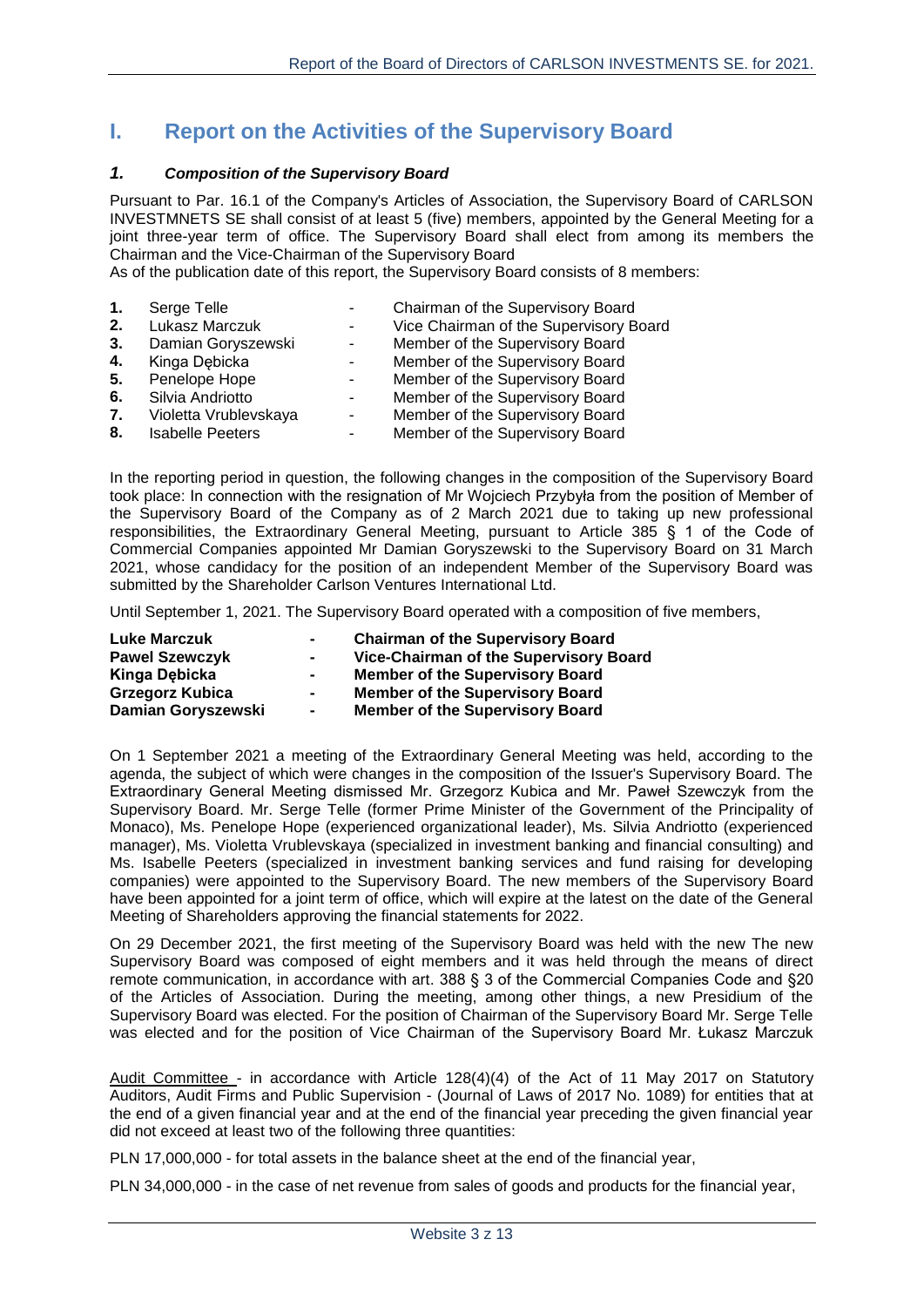50 persons - for average annual FTE employment.

- the function of the audit committee may be entrusted to the entire Supervisory Board.

CARLSON INVESTMENTS SE. does not meet at least two of the aforementioned thresholds, therefore the Issuer's Supervisory Board, which is composed of eight members, also performs the tasks of the Audit Committee.

#### <span id="page-3-0"></span>*2. Form and manner of exercising supervision*

The Supervisory Board, in accordance with the CCC, the Company's Articles of Association and the Regulations of the Board, in 2021 supervised the Company's activities in all areas of its operation and performed financial control of the Company's activities in terms of expediency and rationality. The primary form in which the Supervisory Board performed its functions was through meetings of the Supervisory Board convened by the Chairman of the Board, which were held as required. Apart from the Members of the Supervisory Board, the meetings were attended by the President of the Management Board upon invitation. The members of the Supervisory Board remained in regular contact with the Management Board of the Company and actively participated in all important issues concerning the Company's operations.

In the reporting period the Supervisory Board held three meetings

**May 31, 2021 - the** Supervisory Board held a meeting during which resolutions were passed approving the separate financial statements for 2020.

**June 8, 2021- a** meeting of the Supervisory Board was held during which resolutions were passed approving the consolidated financial statements for 2020.

**December 29, 2021 -** a meeting of the Supervisory Board was held during which the year 2021 was summed up and the new Presidium of the Supervisory Board was elected

Most of the meetings were held with full attendance, which proves high interest in the Company's affairs and responsibility of the Supervisory Board members. At the majority of the Supervisory Board meetings, the Chairman of the Management Board provided comprehensive information on all important matters concerning the Company's business covered by the agenda. A detailed description of the actions taken by the Supervisory Board in 2021 can be found in the minutes from the Supervisory Board meetings, which, together with the adopted resolutions, are archived at the Company's registered office in Warsaw, Emilia Plater 49.

#### <span id="page-3-1"></span>*3. List and topics of resolutions passed*

In 2021, the Board passed the following resolutions:;

- 1) Resolution No. 1 dated May 31, 2021 re: adoption of the Report of the Board of Directors on the activities of the Company and the Group for the fiscal year 2020;
- 2) Resolution No. 2 dated May 31, 2021 re: adoption of the Separate Financial Statements for the fiscal year;
- 3) Resolution No. 3 of May 31, 2021 re: the Board of Directors' proposal to cover the net loss for fiscal year 2020;
- 4) Resolution No. 4 of 31 May 2021 on: proposal to the AGM on granting a vote of acceptance to Mr. Aleksander Gruszczynski, President of the Company's Management Board, confirming the discharge of his duties in the financial year 2020;
- 5) Resolution No. 5, dated May 31, 2021, regarding: adoption of the Report of the Supervisory Board for the financial year from 01/01/2020 to 31/12/2020;
- 6) Resolution No. 6, dated May 31, 2021, on: giving an opinion on the agenda of the Annual General Meeting;
- 7) Resolution No. 7 dated May 31, 2021, on: the Supervisory Board's opinion on the auditor's reservation to audit the Company's separate annual financial statements for 2020;
- 8) Resolution No. 8 of May 31, 2021 regarding: *on confirmation of consent to* merger of companies pursuant to art.492 § 1 item 1 of CCC through transfer of all assets of POLVENT Sp. z o.o. to TECHVIGO Sp. z o. o;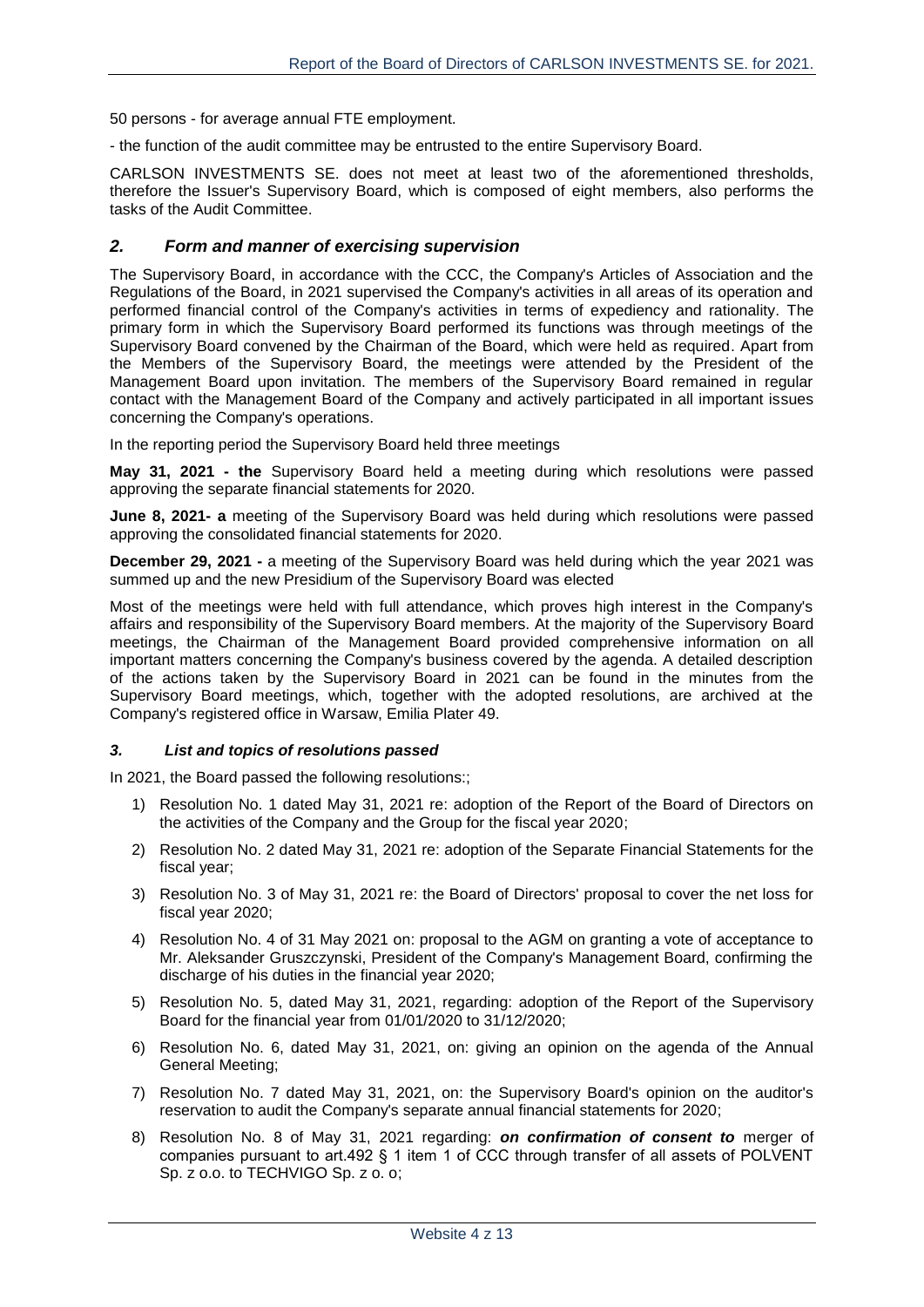- 9) Resolution No. 9 dated May 31, 2021 re: confirming approval of the sale of shares in Sundawn Limited;
- 10) Resolution No. 1, dated June 8, 2021, relating to: the adoption of the Correction of the Report on the Activities of the Company and the Group for the period from January 1, 2020 to December 31, 2020**;**
- 11) Resolution No. 2 dated June 8, 2021 re: adoption of the Consolidated Financial Statements of the Group for fiscal year 2020;
- 12) Resolution No. 3 of 8 June 2021 on: the Supervisory Board's opinion on the auditor's reservation to audit the Company's consolidated annual financial statements for 2020;
- 13) Resolution No. 1 of 29 December 2021 on: election of the Chairman of the Supervisory Board;
- 14) Resolution No. 2 of 29 December 2021 regarding: election of the Vice Chairman of the Supervisory Board;
- 15) Resolution No. 3 of 29 December 2021 regarding: confirmation of consent to increase of the share capital in the company Techvigo Spółka z ograniczoną odpowiedzialnością with its registered office in Warsaw;
- 16) Resolution No. 4 of 29 December 2021 regarding: confirming the consent to an increase in the share capital of Carlson Investments Alternatywna Spółka Inwestycyjna Spółka Akcyjna with its registered office in Warsaw
- 17) Resolution No. 5 dated December 29, 2021 re: confirming the approval of to purchase the Company HELVEXIA PTE. LTD. (Helvexia), (UEN 202018322H) incorporated in Singapore ;
- 18) Resolution No. 6 of December 29, 2021 regarding: confirmation of consent to take up shares in HELVEXIA PAY Limited Liability Company with registered office in Warsaw, incorporated in the Republic of Poland;
- 19) Resolution No. 7 of December 29, 2021 regarding: confirmation of consent to the establishment and acquisition of shares in the company CARLSON TECH VENTURES AS seated in Český Těšín;
- 20) Resolution No. 8 of December 29, 2021 on: confirming the approval of the merger of CARLSON INVESTMENTS S.A. with its registered office in Warsaw (acquiring company) with CARLSON TECH VENTURES AS with its registered office in Český Těšín (transborder merger);
- 21) Resolution No. 9 dated December 29, 2021 re: confirming approval of the purchase and acquisition of shares in PAYMIQ Ltd.

#### <span id="page-4-0"></span>*4. Self-assessment of the Supervisory Board*

In its assessment, the Supervisory Board in 2021 properly, reliably and effectively exercised collegial supervision over the functioning of the Company in all areas of its operations and performed its duties in accordance with the CCC, the Company's Articles of Association, the Rules of Procedure of the Supervisory Board, the principles of corporate governance adopted by the Company, as set out in "Best Practices of Companies Listed on NewConnect", as well as other applicable laws. All members of the Supervisory Board represent high qualifications and experience necessary to perform supervisory activities. Meetings of the Supervisory Board were held systematically, in a composition and manner enabling the adoption of legally binding resolutions. Voting on particular resolutions was conducted in accordance with the principles set forth in the Rules of Procedure of the Supervisory Board, and the majority of resolutions were passed unanimously. All members of the Supervisory Board showed full commitment and discipline, in the past year the Supervisory Board cooperated with the Management Board on key decisions and analyzed the situation in the Company. During informal meetings, issues related to the current situation and the strategy of the Company's further operations were also discussed. The cooperation of the Supervisory Board with the Management Board was correct and ensured the appropriate level of knowledge on issues related to all areas of the Company's operations. The Supervisory Board is of the opinion that its members devote to the Company's matters the amount of time necessary to properly perform their duties.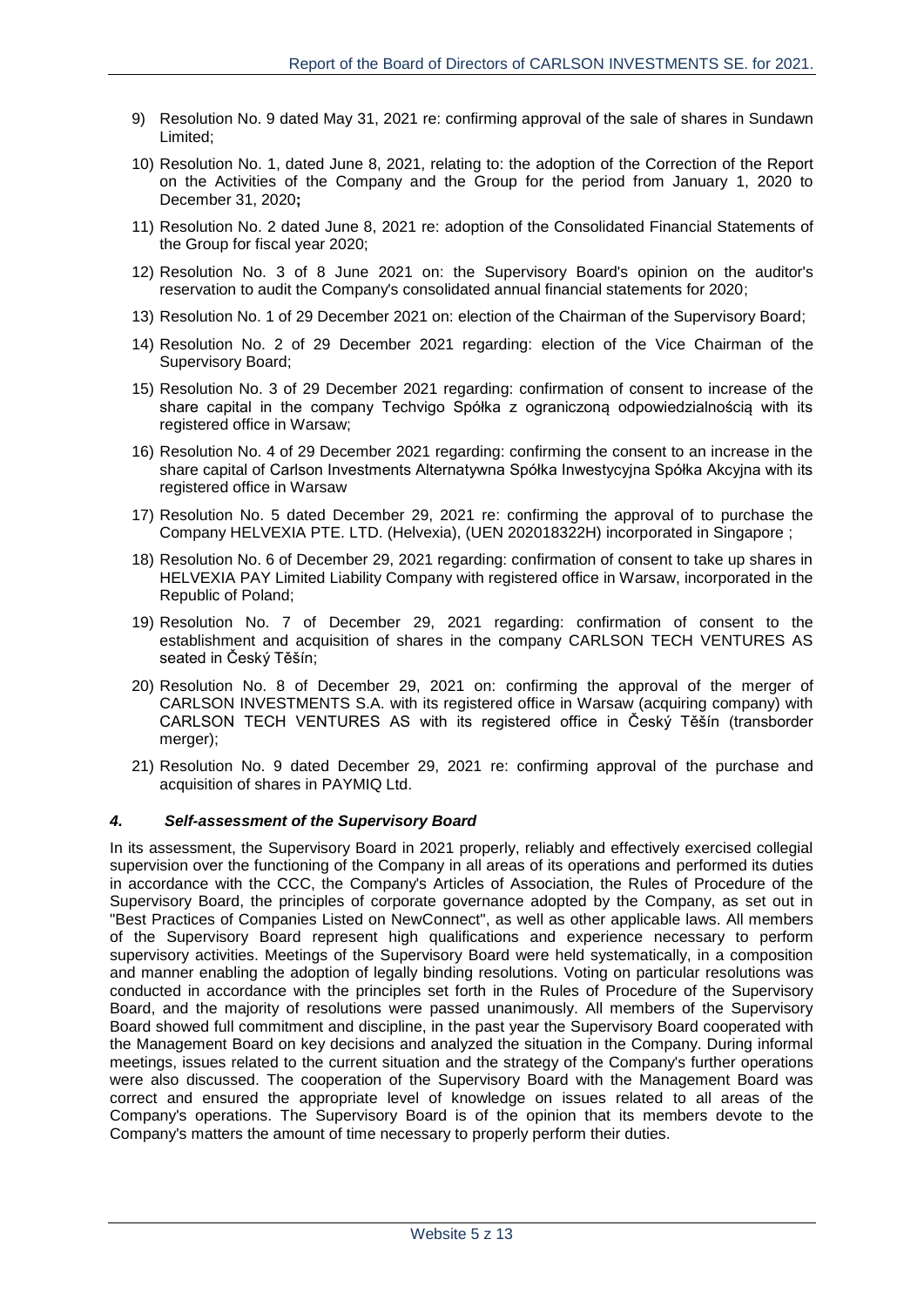#### <span id="page-5-0"></span>*5. Supervisory Board's control activities*

The Board of Directors conducted activities in 2021 related to the evaluation of the Company's operations and the effectiveness of its management.

The analyses conducted included:

- current economic and financial results of the Company,
- legitimacy and effectiveness of investment intentions,
- development of the Company's operations and market prospects.

The Supervisory Board familiarized itself with all documents and studies prepared by the Management Board.

#### <span id="page-5-1"></span>*6. Motion to the General Meeting to grant discharge to the members of the Supervisory Board for the financial year 2021*

The Supervisory Board of CARLSON INVESTMENTS SE, in submitting this Report to the Annual General Meeting, requests that all Board members be discharged in 2021.

#### <span id="page-5-2"></span>**II. Results of Audit of the Financial Statements and Management Board Report on the Company's Activity**

The Supervisory Board of CARLSON INVESTMENTS SE., pursuant to Article 382 par. 3 of the Commercial Companies Code, has familiarized itself with the Company's separate report and the consolidated report of the Capital Group for the financial year 2021 and assessed it,

Individual Report:

- Introduction to the separate financial statements;
- Separate balance sheet prepared as at 31 December 2021, showing total assets and liabilities of PLN 30,958,444.42 (in words: thirty million nine hundred fifty eight thousand four hundred forty four 42/100);
- Separate profit and loss account for the period from 1 January 2021 to 31 December 2021 showing a net profit of PLN 4,391,903.88 (in words: four million three hundred ninety-one thousand nine hundred three 88/100 zlotys);
- Statement of changes in unconsolidated equity for the period from 1 January 2021 to 31 December 2021 showing an increase in equity by PLN 15,178,262.88 (in words: fifteen million one hundred seventy eight thousand two hundred sixty two 88/100 zlotys);
- Separate Statement of Cash Flows for the period from 1 January 2021 to 31 December 2021 showing a net increase in cash of PLN 477,479.18 (in words: four hundred and seventy-seven thousand four hundred and seventy-nine zloty 18/100),
- Additional information and explanations.

Consolidated Report:

- introduction to the consolidated financial statements;
- consolidated balance sheet prepared as at December 31, 2021, showing total assets and liabilities of PLN 38,547,637.97 (thirty-eight million, five hundred and forty-seven thousand, six hundred and thirty-seven point 97/100);
- consolidated profit and loss account for the period from 1 January 2021 to 31 December 2021 showing a net loss of PLN 555,674.90 (say: five hundred fifty five thousand six hundred seventy four 90/100);
- statement of changes in consolidated equity for the period from 1 January 2021 to 31 December 2021 showing an increase in equity of PLN 11,739,825.81 (in words: eleven million seven hundred and thirty-nine thousand eight hundred and twenty-five 81/100 zlotys);
- consolidated cash flow statement for the period from 1 January 2021 to 31 December 2021 showing a net cash inflow of PLN 572,503.82 (in words: five hundred and seventy-two thousand five hundred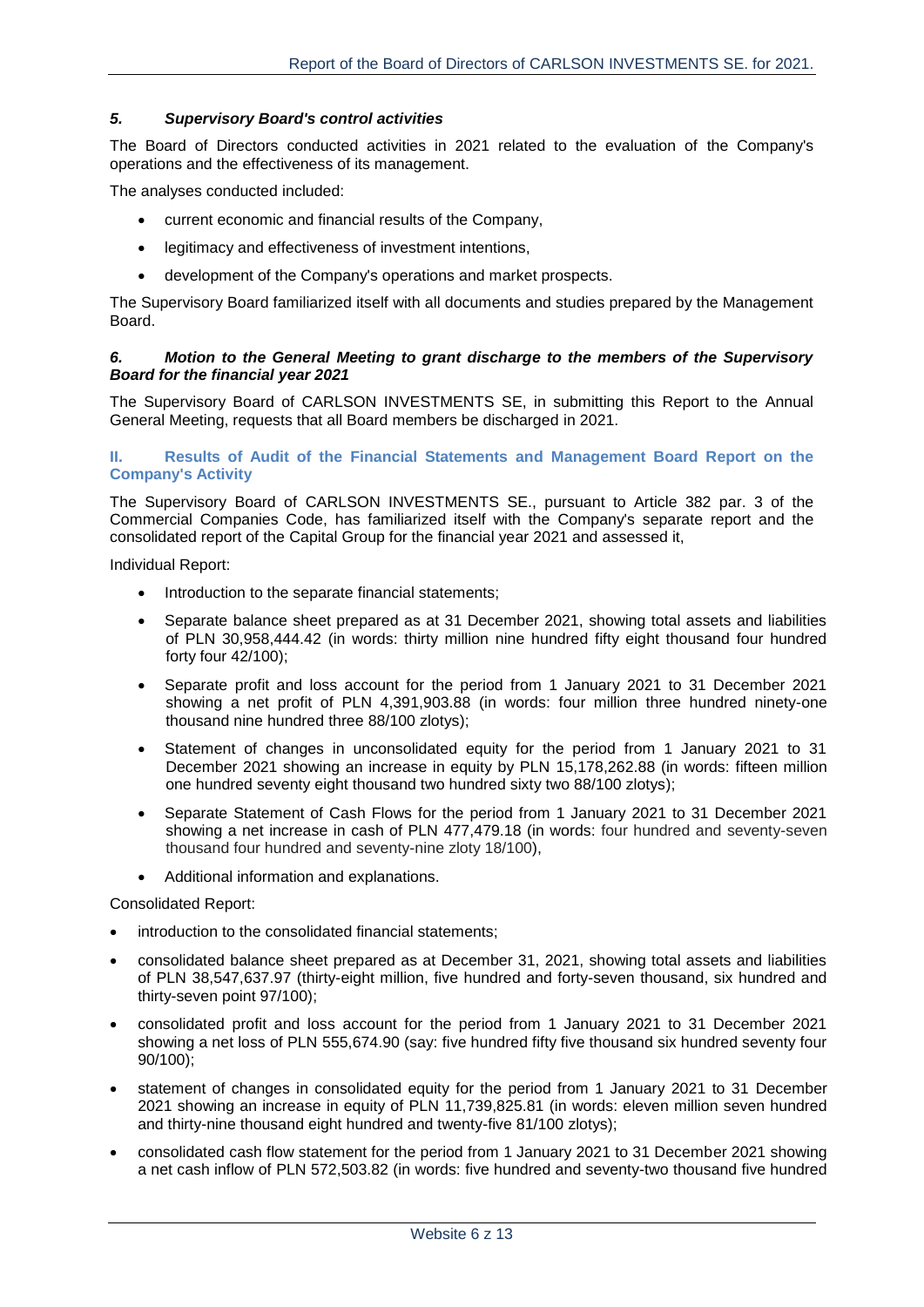and three 82/100 zlotys);

additional information and explanations.

The Supervisory Board has also reviewed the Management Board Report on the operations of the Company and the CARLSON INVESTMENTS SE. Capital Group for the year 2021. prepared pursuant to § 5.8 of Appendix 3 to the Alternative Trading System Rules.

The audit was based on the opinion and report on the audit of the financial statements prepared by "Eureka Auditing Sp. z o.o." with its registered seat in Poznań, entered in the list of auditing companies kept by PANA under no. 137.

Having familiarized itself with the independent auditor's report on the audit of the unconsolidated annual financial statements, **as** well as having analyzed the presented documents, the Supervisory Board concludes that the unconsolidated financial statements contain all information significant for the assessment of the financial position and assets of the Company as at 31 December 2021 and of its financial result for the financial year 2021.

Having familiarized itself with the independent auditor's report on the audit of the consolidated annual financial statements, **as** well as having analyzed the presented documents, the Supervisory Board concludes that the Consolidated Financial Statements of the CARLSON INVESTMENTS GROUP include all information significant for the assessment of the CARLSON INVESTMENTS GROUP's financial standing and assets as at December 31, 2021, as well as its financial result for the 2021 fiscal year.

The Supervisory Board believes that the Management Board's Report on the operations of the Company and the CARLSON INVESTMENTS GROUP for the financial year 2021 meets all formal requirements and provides a true picture of the Company's development and standing, including a description of the key threats and risks.

The results of the audit of the books of account with regard to documenting the economic events, keeping records of valuation of assets and liabilities, settlement of costs allow us to state that the books of account are kept up-to-date, reliable and verifiable, they clearly present the property and financial situation and the financial result of the Company.

Having familiarized itself with the Report on the operations of the Company and CARLSON INVESTMENTS Capital Group for 2021 presented by the Management Board, the Supervisory Board acknowledges that it meets all formal requirements and correctly presents the Company's situation.

The Supervisory Board positively assesses the Management Board's motion to transfer the net profit generated for the financial year from 01.01.2021 to 31.12.2021 in the amount of: PLN 4,391,903.88 (in words: four million three hundred and ninety-one thousand nine hundred and three zloty 88/100) to be transferred to cover losses from previous years.

The actions of the Supervisory Board regarding the audit of the Financial Statements and the Management Board Report are reflected in the resolutions adopted at the meetings held using means of direct remote communication on May 30, 2021 resolutions in which the Supervisory Board requests the Annual General Meeting to approve the Separate Financial Statements of the Company, the Consolidated Financial Statements of the Capital Group and the Management Board's Report on the operations of the Company and the CARLSON INVESTMENTS Capital Group. for the year 2021, positively assesses the Management Board's request to transfer the net profit for the financial year from 1 January 2021 to 31 December 2021 in the amount of PLN 4,391,903.88 (in words: four million three hundred and ninety-one thousand nine hundred and three zloty 88/100) to cover losses from previous years, and requests the General Meeting to grant the President of the Management Board a vote of approval for the performance of his duties in 2021.

#### <span id="page-6-0"></span>**III. Brief assessment of the Company's situation**

#### <span id="page-6-1"></span>*1. Highlights of CARLSON INVESTMENTS SE. operations in 2021 and intentions in the coming years*

On March 22, 2021, the Company entered into a cooperation agreement with EVIG ALFA sp. z o.o. with the possible participation of CARLSON INVESTMENTS ALTERNATIVE SPÓŁKA INWESTYCYJNA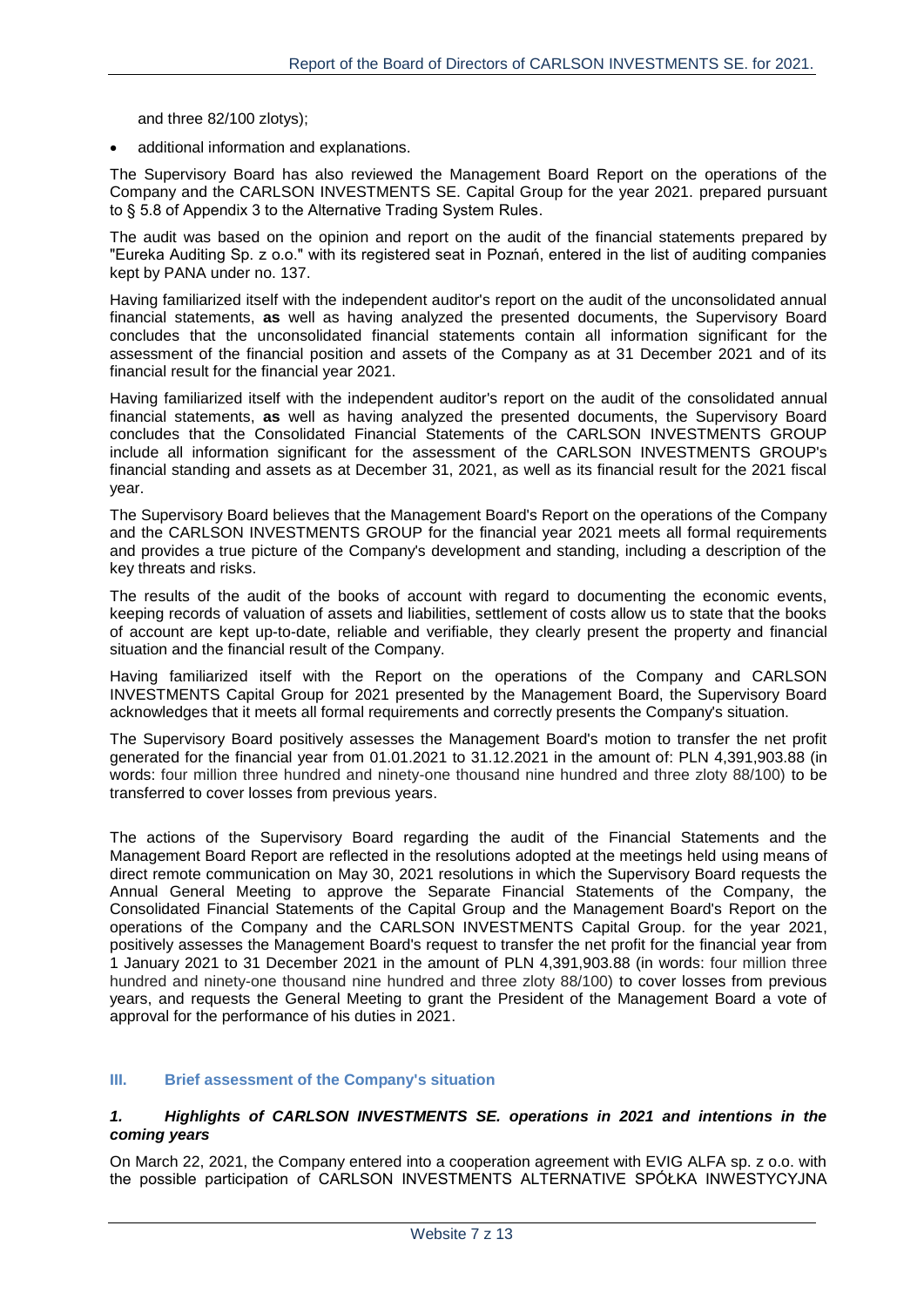S.A. (being in organization). The subject of the agreement is to create between the Issuer and the Companies CARLSON VENTURES INTERNATIONAL LIMITED and CARLSON INVESTMENTS ASI S.A. a platform of cooperation aiming at the exchange of mutual experience, knowledge and use of potential of the contracting parties in the scope of acquiring new investments. The parties assume the possibility of joint implementation of investments in innovative projects, being at the research and development stage with great potential for growth. In accordance with the signed agreement and the characteristics of CARLSON VENTURES INTERNATIONAL LIMITED activity, the Parties shall focus on searching for projects outside Poland. Thanks to that the Issuer will have a possibility to implement its investment strategy going beyond the Polish market and achieve much better scalability of the business. The Issuer and the Parties to the aforementioned agreement agreed that the cooperation at this stage does not generate any financial obligations. If the Parties decide otherwise, each introduction of financial relations will require a separate agreement.

The Management Board of the Company in March began activities related to the launch of production of HOTBLOK blocks intended for the construction of energy-efficient single-layer walls with an excellent wall thermal insulation coefficient of U=0.15 w/m<sup>2</sup>-K using the portfolio company HOTBLOK Polska Sp. z o.o. established by the Issuer in December 2019. The return to the historical activity of the Issuer occurred due to the great interest of global and domestic investors in the technology of energy-efficient single-layer walls.

On March 31, 2021, an Extraordinary General Meeting was held due to the need to complete the composition of the Supervisory Board to the statutory minimum due to the resignation of its current member.

On 20 April 2021, the Issuer implemented significant changes in the image of the capital group in which it is the parent company. In accordance with the assumptions of the new strategy, Carlson Investments SE adopted a new form of visual identification together with its Subsidiaries and Partner Companies. The new logotypes and consistent visual identification are intended to make it easier for investors and the capital market to recognise the brands from the Issuer's group. New logotypes and visual identification refer to the Companies CARLSON VENTURES INTERNATIONAL LIMITED, CARLSON INVESMENTS ASI S.A. and CARLSON EVIG Alfa Fund.

On 27 May 2021, the Issuer signed an agreement to sell a controlling interest (99.95%) in Sundawn Limited (Sundawn Ltd) operating at: Berkeley Square House, Berkeley Square, Suite 3/Level 5, London W1J6BY United Kingdom registered in the Companies House register under number 07831091. The Issuer currently does not hold any shares in Sundawn Ltd.

Under the agreement the Buyer acquired 99.95% of shares for a total price of PLN 1,298,625. Terms and conditions of the agreement did not differ from market standards applied in similar agreements.

The transaction of sale of shares in Sundawn Ltd. is a consequence of changing the Company's business profile, which currently focuses on private equity investments in companies with technological profile, characterized by innovative products, services or other organizational solutions. CARLSON INVESTMENTS SE decided to sell shares of the subsidiary due to its business focus, which is different from that of the Company.

On June 26, 2021, the Board of Directors received news that as of May 19, 2021, the shares of CARLSON INVESTMENTS SE with the ISIN code PLHOTB000011 were listed on the "Boerse Frankfurt" platform (abbreviated XFRA) operated by the Frankfurter Wertpapierboerse (Frankfurt Stock Exchange) administered and operated by Deutsche Boerse AG, which is not a regulated market within the meaning of MIFiD II.

The admission and introduction to trading of the shares of CARLSON INVESTMENTS SE. took place without the participation of the Issuer. The shares were admitted and introduced to trading at MWB Fairtrade Wertpapierenhandelsbank AG, based in Graefelfing (Bavaria), Germany. MWB Fairtrade Wertpapierenhandelsbank AG is the market maker for the Issuer's shares.

The Management Board of the Issuer received information that its shares, together with a number of shares of other entities selected by German brokers on a recommendation basis, were introduced to trading on the Boerse Frankfurt operated by Frankfurter WertpapierBoerse. While the Company has basic knowledge about many activities of foreign brokers with respect to analyzing and considering the possibility of introducing the Company's shares on alternative markets as a potentially attractive entity with high investment potential, the Management Board of the Issuer believes that it is in the best interest of the Company's shareholders to reach a broad base of investors and to be able to purchase the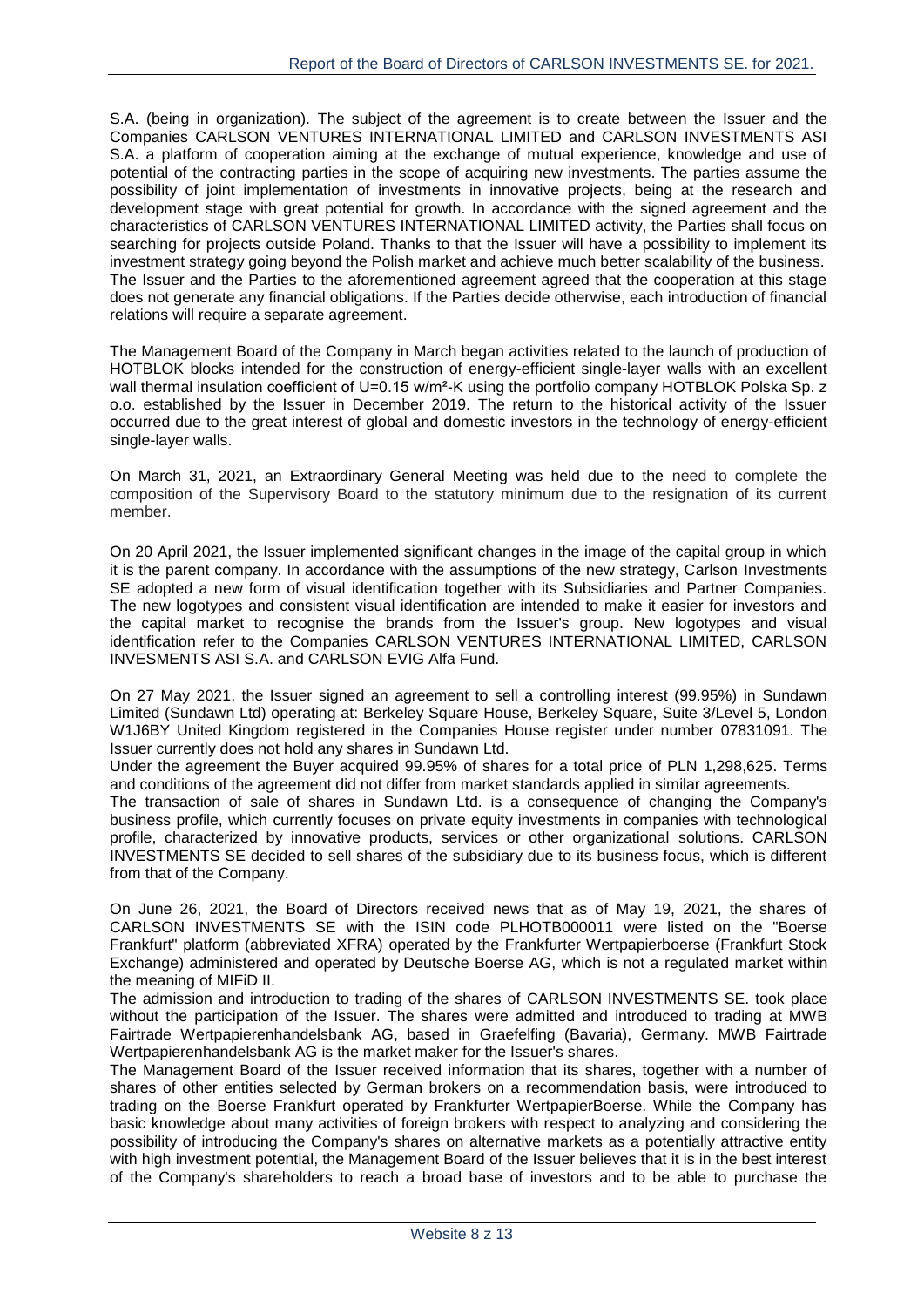Company's shares also on the alternative market through the members of the Frankfurt Stock Exchange. Therefore, the Management Board has decided that it will provide necessary and important current information and reports containing price sensitive information also in English. This type of information will also include basic financial information contained in periodic reports. The Company therefore declares its intention to ensure that investors operating on the Frankfurt Boerse have access to up-to-date information about the Company.

On July 5, 2021, the Annual General Meeting was held, which, in addition to the ordinary resolutions for the receipt of the fiscal year 2020, adopted resolutions to increase the Company's share capital, to deprive shareholders of their pre-emptive rights and to amend the Company's Articles of Association by issuing series of shares.

The S series share issue was intended to further improve the Company's financial standing by rebuilding equity and raising funds for further growth of the Group.

In mid-July, Carlson Investments SE entered into an agreement with Carlson Ventures International Limited (CVI) for the provision of advisory services performed by the Carlson Investments SE team on behalf of CVI regarding the coordination of investment activities in the CARLSON ASI EVIG ALFA Sp. Sp. k. The agreement, concluded for an indefinite period of time, provides for a base salary of EUR 120'000 gross per annum and a bonus of up to 30% in favor of Carlson Investments SE in case of investment successes by CVI in its investments made through CARLSON EVIG ALFA.

Carlson Ventures International Limited has made a number of direct and indirect investments in Polish companies, including a company under the business name: CARLSON ASI EVIG ALFA sp. z o.o. sp.k. with its registered office in Poznań. The agreement between Carlson Ventures International Limited and Carlson Investments SE was concluded in order to provide advisory and operational support within the scope of investments made in portfolio companies of CARLSON ASI EVIG ALFA. Carlson Investments SE supports Carlson Ventures International Limited with its knowledge and experience in the field of consulting in: acquiring new projects, planning and implementing "investment exits", negotiating with clients, preparing contracts and documents, providing relevant legal consultations and legal representation, supporting the search for potential investors, evaluating and consulting projects along with recommendations on selecting the most promising companies with the greatest market potential.

Carlson Investments SE*.* has commenced active and strategic advisory cooperation, within the framework of which it intends to actively share with CVI its rich know-how in the field of analysis and assessment of market potential of particular entities. Activities will include, among others, support for activities carried out by CARLSON ASI EVIG ALFA sp. z o.o. sp.k. within Bridge Alfa Project. The aim is to achieve synergies in the operation of both entities and optimal use of wide competencies held by the Company.

On August 5, 2021. The Company entered into an agreement to acquire shares and further finance the development of HELVEXIA PTE. LTD. (Helvexia), (UEN 202018322H) with its registered office in Singapore. The shares were purchased from an individual and initially represent 100% of the share capital of HELVEXIA PTE. LTD**.** The purchase price of the aforementioned shares is SGD 1 and the amount of investment in further development of the company is determined by the investment agreement and will not exceed USD 1 million by the end of 2022. The Company assumes a gradual reduction of its shareholding in the company through new share issues to the Helvexia management team and potential co-investors. The acquisition of shares of HELVEXIA PTE. LTD. will provide Carlson Investments SE with a gradual entry into the fast-growing global Fintech market. HELVEXIA is a new fintech operating in the Asian and American markets with an experienced team of international specialists familiar with Blockchain and cryptocurrencies as well as the banking and payments industry, creating tools to manage everyday finances for individuals and companies.

On August 6, 2021. The Issuer was informed about a change in the name of the partner entity. The name of the entity ASI EVIG ALFA Sp. z o.o. was changed to CARLSON ASI EVIG ALFA Sp. z o.o. Sp. k. to CARLSON ASI EVIG ALFA Sp. z o.o. Sp. k. The name change is aimed at unifying the naming of the entire capital group and making its image consistent for easier and faster identification of entities cooperating with the Issuer.

Within the scope of execution of the consulting agreement concluded with Carlson Ventures International Limited (CVI), the Company was informed by its partner entity Carlson ASI Evig Alfa Sp. z o.o. s.k. that on 26 July 2021 it entered into an agreement to acquire for cash the shares of Seemore S.A. based in Wrocław by way of a private placement without pre-emptive rights. The amount of the investment together with the NCBiR contribution amounts to PLN 1 million.

Carlson Investments SE, under its agreement with Carlson Ventures International Limited (CVI), which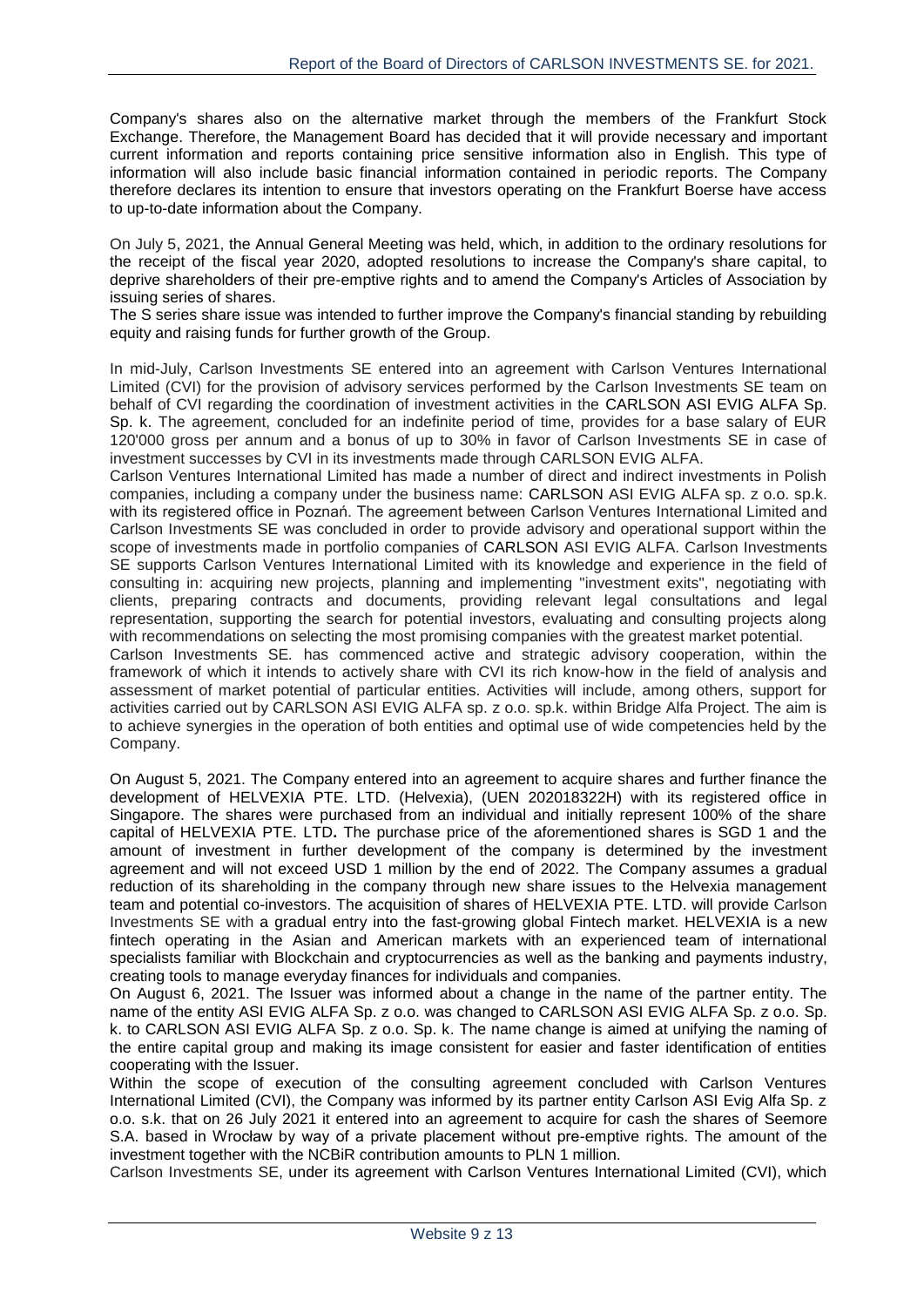is the sole investor in Carlson ASI Evig Alfa, is entitled to receive up to 30% of the profit on the investment made by CVI through Carlson ASI Evig Alfa.

On August 13, 2021, the Board of Directors of the Issuer learned that all shares of CARLSON INVESTMENTS SE with the code WKN A0RNWQ, ISIN PLHOTB000011, ticker: 2HB STU have been introduced by German brokers, by way of recommendation, to trading on the "Boerse Stuttgart" platform operated and administered by the Stock Exchange Boerse Stuttgart GmbH / Baden-Württembergische Wertpapierbörse GmbH / EUWAX Aktiengesellschaft / Vereinigung Baden-Württembergische Wertpapierbörse e.V., which is not a regulated market within the meaning of MIFiD II. The admission and listing of CARLSON INVESTMENTS SE shares took place without the participation of the Issuer. The Boerse Stuttgart offers the possibility of trading the shares on weekdays between 8: and 22:00.

On 1 September 2021 a meeting of the Extraordinary General Meeting was held, according to the agenda, the subject of which were changes in the composition of the Issuer's Supervisory Board. The following persons were appointed to the Supervisory Board of the Company: Serge Telle (former Prime Minister of the Government of the Principality of Monaco), Penelope Hope (experienced organizational leader), Silvia Andriotto (experienced manager), Violetta Vrublevskaya (specialized in investment banking and financial advisory services) and Isabelle Peeters (specialized in investment banking and fundraising services for growth companies).

On 1 September 2021 a subsidiary company of the Issuer under the business name HELVEXIA PAY Spółka z ograniczoną odpowiedzialnością, with its registered office in Warsaw (NIP: 5252874592), in which the Issuer took up 100% of shares representing 100% of votes at the General Meeting of Shareholders, was registered under No. KRS0000918687 by the District Court for the Capital City of Warsaw in Warsaw, 12th Commercial Division of the National Court Register. The share capital of the company established on 24 August 2021 amounts to PLN 5 000.00 (in words: five thousand 00/100). According to the PKD classification, the core business of HELVEXIA PAY Sp. z o.o. is: 64, 19, Z, other monetary intermediation, in April 2022 HELVEXIA PAY Sp. z o.o. was entered by the Polish Financial Supervision Authority into the register of Small Payment Institutions.

On 06.09.2021, there was registered a subsidiary under the name Carlson Tech Ventures akciová společnost (joint stock company under Czech law) with its registered office in Český Těšín, in which it acquired 100% of shares giving 100% of the votes at the general meeting of this entity. Aleksander Gruszczyński, President of the Management Board of Carlson Investments SE, became a member of the subsidiary's Management Board.

The incorporation of the company under Czech law was connected with the intention of obtaining by Carlson Investments S.A. the status of a European Company (societas europaea - SE) within the meaning of the Act of 4 March 2005 on the European Economic Interest Group and the European Company.

In order to achieve the status of a European Company, the Company initiated the procedure of merger by acquisition of Carlson Tech Ventures akciová společnost pursuant to Article 2 (1) in connection with Article 17 (2) (a) and 18 of the Council Regulation (EC) No. 2157/2001 of 8 October 2001 on the Statute for a European Company (SE). As a part of the procedure of establishing of the European Company, on October 27, 2021 the "Plan of Merger" of the Issuer was agreed upon. As part of the procedure of establishing the European Company on 27 October 2021 a "Plan of Merger" was agreed between the Issuer and the Issuer's subsidiary under the Czech law, i.e. Carlson Tech Ventures Akciová společnost with its registered office in Český Těšín, Czech Republic.

On 2 December 2021, in connection with the submission of a statement of the Management Board on the issue being successful, the subscription of ordinary bearer shares of series S issued pursuant to the Resolution No. 14 of the Ordinary General Meeting of 5 July 2021 on increasing the Company's share capital, waiving shareholders' pre-emptive rights and amending the Company's Articles of Association was completed. As part of the private placement, 1,234,000 series S ordinary bearer shares were allocated. The closing of the issue of series S shares necessitated immediate registration of the amendment to the Articles of Association both with respect to the amount of share capital and the number of the Company's shares. The change in the wording of the Company's Articles of Association related to the closing of the issuance of series S shares had a direct impact on the target wording of the Company's Articles of Association as a European Company, hence with reference to the merger procedure conducted by the Management Board on the basis of the Merger Plan dated 27 October 2021 and the Extraordinary General Meeting convened for 7 December 2021 in this respect, on 2 December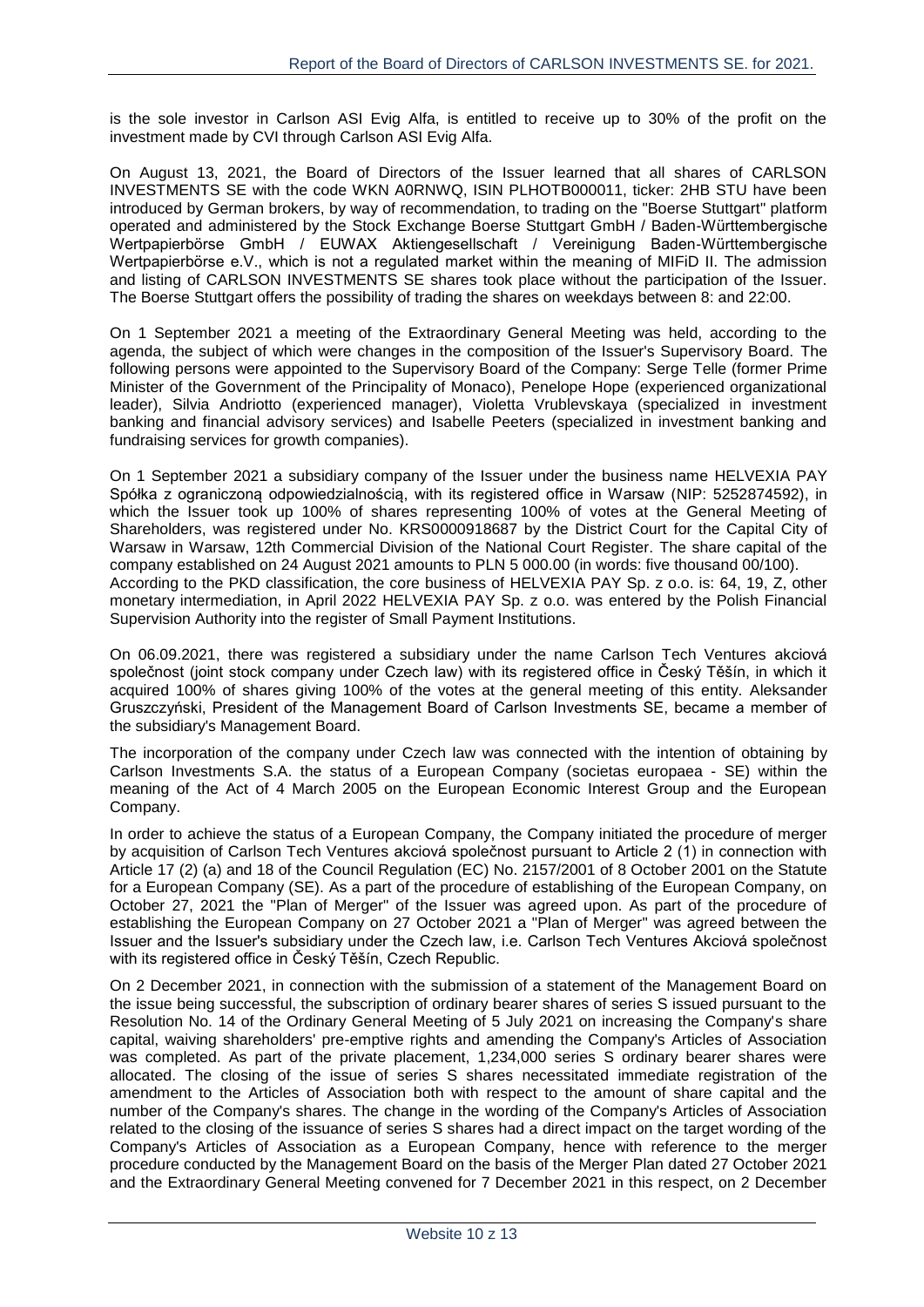2021 the Extraordinary General Meeting convened for 7 December 2021 was cancelled.

At the same time, for the reasons indicated above, the Issuer withdrew from the procedure of merging the Issuer with its subsidiary under Czech law, i.e. Carlson Tech Ventures Akciová společnost with its registered office in Český Těšín, Czech Republic on the terms indicated in the Merger Plan of 27.10.2021 and reconciled the Merger Plan in order for the Issuer to obtain the status of a European Company in the new wording.

Therefore, on 8 December 2021r. a new Plan of Merger of the Issuer and the Issuer's subsidiary under the Czech law, i.e. Carlson Tech Ventures Akciová společnost based in Český Těšín, Czech Republic, was agreed upon.

The contents of the Merger Plan of 08.12.2021r. incorporates all the provisions of the Merger Plan of October 27, 2021, without any significant changes; the differences in those Plans only concern the changes in the wording of the draft of the Articles of Association of the Issuer as a European Company in the scope of share capital, number of shares and nominal value of shares expressed in EURO, as well as taking into account the amount of the Company's share capital and all issues of shares, including the issue of "S" series shares subject to registration in the National Court Register. The draft of the Articles of Association included in the Merger Plan of 8 December 2021 also takes into account the changes dictated by the dynamic growth of the Company's economy. The draft Articles of Association included in the Merger Plan of 8 December 2021 also incorporates the changes resulting from dynamic fluctuations of the EUR exchange rate that occurred at that time.

Based on the Plan of Merger agreed on 08.12.2021, the merger will involve:

1) The acquiring company - Carlson Investments S.A. with its registered office in Warsaw (00-125), Emilii Plater 49, Poland, entered in the Register of Entrepreneurs of the National Court Register under KRS 0000148769, NIP 6342463031, REGON 277556406, being a public company (hereinafter: the Acquiring Company).

2. the acquired company - Carlson Tech Ventures Akciová společnost with its registered seat in Český Těšín, address: Hlavní třída 87/2, 737 01 Český Těšín, Czech Republic entered in the Commercial Register kept by the District Court in Ostrava, Section B under number 11369, identification number 11813385 (hereinafter: the Target Company).

The merger shall be effected pursuant to the provisions of Art. 2.1 in conjunction with Art. 17.2.a) and 18 of the Council Regulation (EC) No. 2157/2001 of 8 October 2001 on the Statute for a European Company (SE) (Official Journal of the European Union L No. 294, p. 1), by way of the acquisition of the Target Company by the Acquiring Company.

In particular, the Management Board noted that the status of a European Company will allow the Company easier access to the markets of all European Union countries and will ensure proper recognition of the legal form adopted throughout the European Union. Greater recognition of the legal form of the European Company on the market in which the Company operates will, in the opinion of the Management Board, increase the confidence of partners in the Company, which should also translate into strengthening the Company's position, particularly in cooperation with entities based outside Poland.

On December 23, 2021 the Issuer's Management Board convened an Extraordinary General Meeting of Shareholders for January 20, 2022. Extraordinary General Meeting of Shareholders with the agenda that included the cancelled Meeting convened for 7 December 2021. The Extraordinary General Meeting convened for 20 January 2022 was held as planned.

On April 13, 2022, the merger of the Issuer, previously acting as a joint stock company under the Polish law under the business name CARLSON INVESTMENTS SPÓŁKA AKCYJNA with CARLSON TECH VENTURES Akciová Společnost, with its registered office in Český Těšín, Poland, was registered. Emilii Plater 49, Poland, entered in the Register of Entrepreneurs of the National Court Register under KRS 0000965148, NIP 6342463031, REGON 277556406, NIP and REGON numbers remained unchanged.

Carlson Investments Alternatywna Spółka Akcyjna S.A, a subsidiary of Carlson Investments SE on September 13, 2021 signed an investment agreement under which it acquired the founding shares of OceanTech Acquisitions | Sponsors LLC, a company based in Delaware, USA and listed on the US Nasdaq. OceanTech Acquisitions | Sponsors LLC is a SPAC created to acquire and consolidate companies in the yacht industry with positive cash flow from operations and characterized by high technological innovation.

On November 8 the Company signed with EQ1 Sp. z o.o. based in Warsaw, an agreement for consulting services on the introduction of series M, N, O, P and R shares of the Company ("Shares") to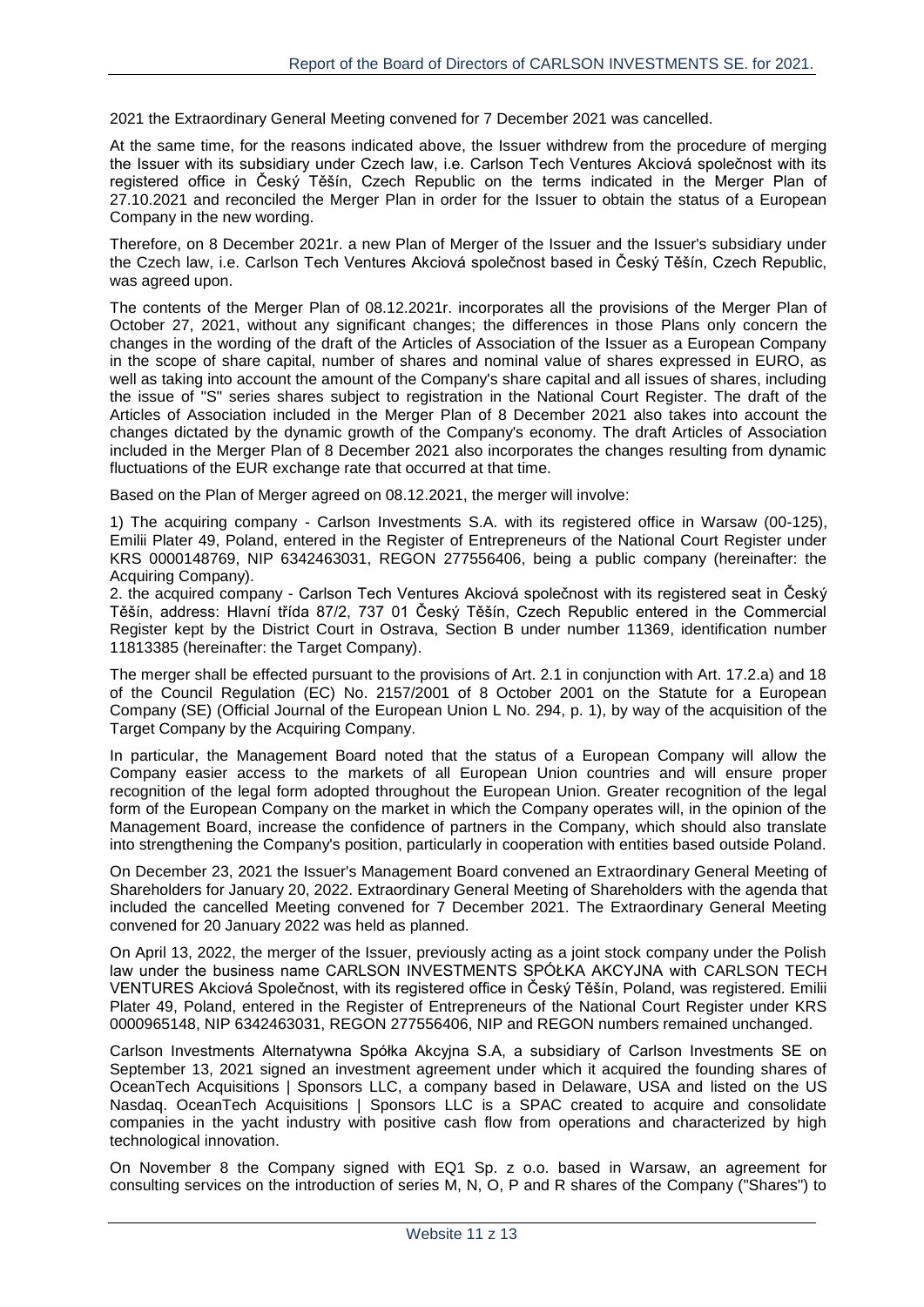trading on the NewConnect market, drawing up an information document and acting as authorized advisor at the introduction of the Shares to trading on the NewConnect market. The agreement was concluded for a period of twelve months from the date of its conclusion, subject to its execution and termination on the day of the first listing of the Shares on the NewConnect market.

The Company, continuing the development of the Group aiming to expand the scale and directions of its further operations, on November 29, 2021 concluded with a Swiss company seated in Baar an agreement on the acquisition of an option to purchase 100% of shares of a Canadian company operating under the name of Paymiq Financial Group Ltd. ("PAYMIQ") www.paymiq.com. The option was granted to the Vendor in exchange for covering all costs of establishing the company as well as applying for a money services business license (MSB) from FINTRAC and financing the company until it reaches the stage of being fully operational. As a consequence of its actions, the Vendor acquired the full and exclusive right to acquire 100% of the shares in Paymiq Financial Group Ltd. from the existing shareholder called the "OPTION". The option agreement also provided for a conditional free transfer of 10% of the shares to a UK company under an external agreement, which the Company has acknowledged and will not object to in the future.

Subsequent to the option purchase agreement dated November 29, 2021, on November 30, 2021, the Company exercised its right and acquired from an unrelated individual 5,200 shares of Paymiq Financial Group Ltd, located at 300-1095 Mckenzie ave. Victoria BC V8P 2L5 Canada, business number 799492608BC0001, which were issued and represent 100% of the voting power at the Annual General Meeting.

The acquisition of PAYMIQ shares will ensure the Issuer's gradual entry into the fast-growing global fintech market. PAYMIQ is a new fintech starting its operations on the US and European markets with a high potential of international specialists familiar with the specificity of the banking and payments industry, creating tools to manage daily finances for individuals and companies in the area of payment accounts, mobile banking, SWIFT payments, SEPA payments and functional currency exchange platform. In the opinion of the Management Board the acquisition of PAYMIQ will extend the Issuer's area of operations to the North American market and represents another stage in the implementation of the Issuer's business strategy

On 28 December 2021 the District Court for the Capital City of Warsaw in Warsaw, XII Commercial Division of the National Court Register recorded the registration of the increase of the Company's share capital from PLN 26,886,740.00 to PLN 31,822,780.00 i.e. by PLN 4,936,040.00 through the issuance of 1,234,010 ordinary series "S" bearer shares with a nominal value of PLN 4.00 (four zlotys) each.

#### 2. *Evaluation of* financial *results*

In 2021, payment of current liabilities and maintaining liquidity was possible thanks to raising new funds through a share issue and in the context of the strategic cooperation with Carlson ASI EVIG Alfa and its sole investor, Carlson Ventures International (CVI). Thanks to the cooperation including, among others, strategic consulting, project acquisition and cooperation on subsequent rounds of financing, Carlson Investment SE is entitled to receive up to 30% of profits from investments made by Carlson ASI EVIG Alfa. In 2022, the Company will continue the above cooperation model. The Company also has certain cash resources.

#### <span id="page-11-0"></span>**IV. Implementation of Audit Committee functions by the Company's Supervisory Board**

The Supervisory Board of CARLSON INVESTMENTS SE fulfilling the tasks of the Audit Committee, prior to the publication of the annual report for 2021, discussed with the Company's Management Board the form and content of the above report.

The Audit Committee also held discussions with the auditor - "Eureka Auditing Sp. z o.o." with its seat in Poznań, during which the most important issues related to the preparation of the separate and consolidated financial statements of CARLSON INVESTMENTS SE. for the financial year 2021, as well as the most important risks related to the Company's activity were discussed. The Supervisory Board monitored actions undertaken by the Management Board and analysed observations submitted by the certified auditor.

The Supervisory Board states that the division of tasks related to the preparation of financial statements in the Company, the control of the prepared statements by the auditor, as well as the monitoring of the preparation and verification of the statements and the assessment of the statements by the Supervisory